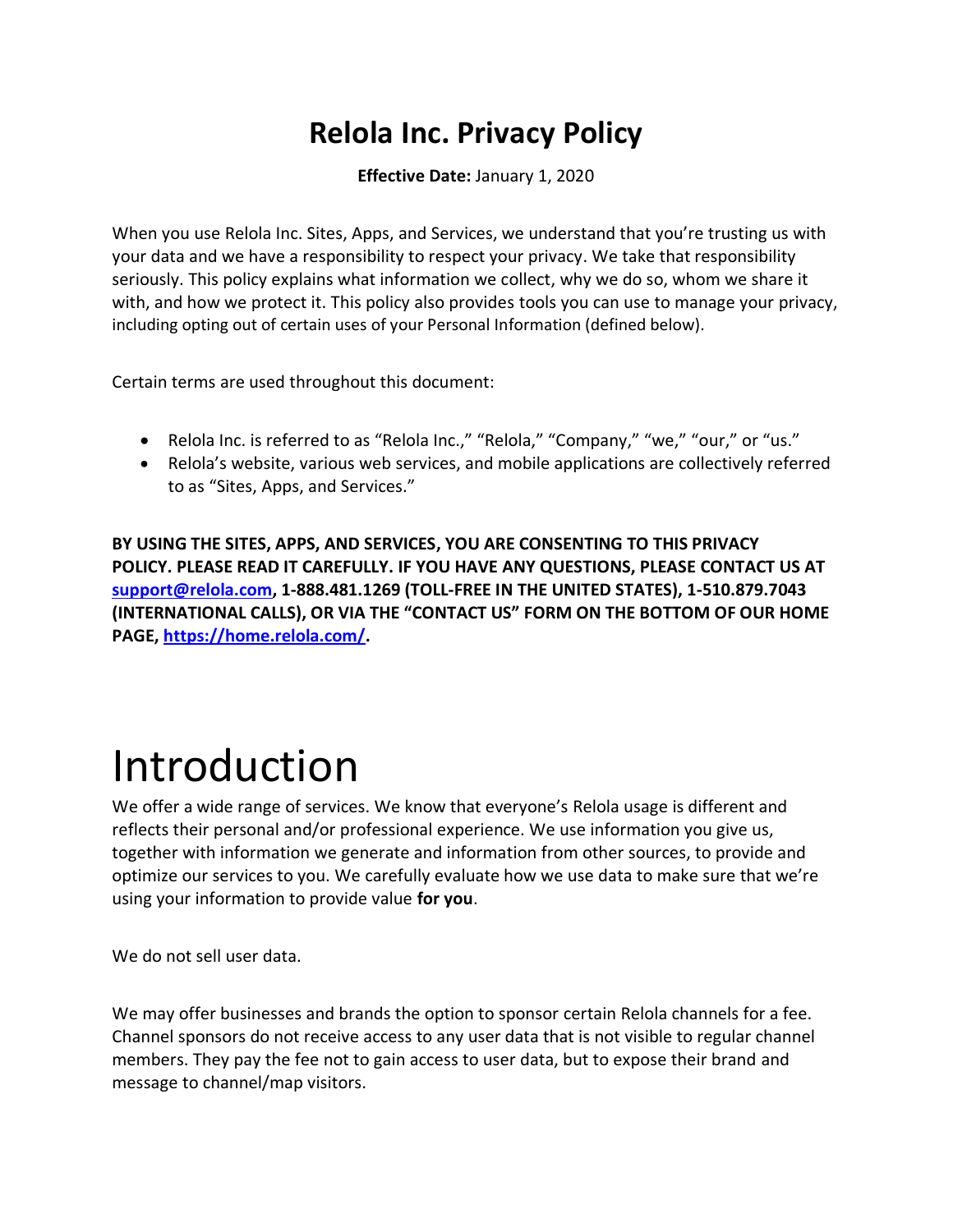Administrators and owners of any Relola channel of which you are a member may view your name and the email address that you use as your User ID. They may also see the content that you have submitted on that channel. They are bound to use that information only for the purpose of communicating among channel members for channel-related business.

### Information collected by Relola

When you use our Sites, Apps, and Services, we collect a variety of information from and about you and your devices. Some of this information identifies you directly (like an email address) while some of it is associated with you through your account, profile, or device (like the posts you submit or comment on or your location data).

The kind of data we collect about you depends on how you use Relola. If you only use our Sites, Apps, and Services to view maps, posts, and content submitted by others, we'll have less information about you than if you create a channel, submit posts, or submit comments. Even if you don't have an account with us, we may still collect some data about you, like your IP address and other device information, when you browse our sites or use our apps.

#### **Personal information**

We collect information that personally identifies you, such as your name, address, phone number, email address, physical location data, payment information, and other personally identifiable information that you choose to provide us with ("*Personal Information*"). You may be asked to provide us with Personal Information when you register with the site or use any of our services, and at other times. We may receive Personal Information about you when others invite you to join their Relola groups/channels, or when you link your Relola account with your account(s) on social media platforms. We combine personal information we collect from you with personal information and other information we receive about you from third parties, such as our service providers (defined below) and social media platforms.

### **Credit card and banking information**

Except in case of custom billing arrangements made between Relola and customers who request them, we do not store the bank account or charge card details that you use to pay Relola for subscriptions or other charges. Our payment processing service provider, Stripe ([www.stripe.com](http://www.stripe.com/)), executes all of our non-custom subscription payment transactions and stores customer payment account information in encrypted form with industry-leading privacy and security standards. The information is used for billing and payment purposes only.

#### **Usage data and site activity**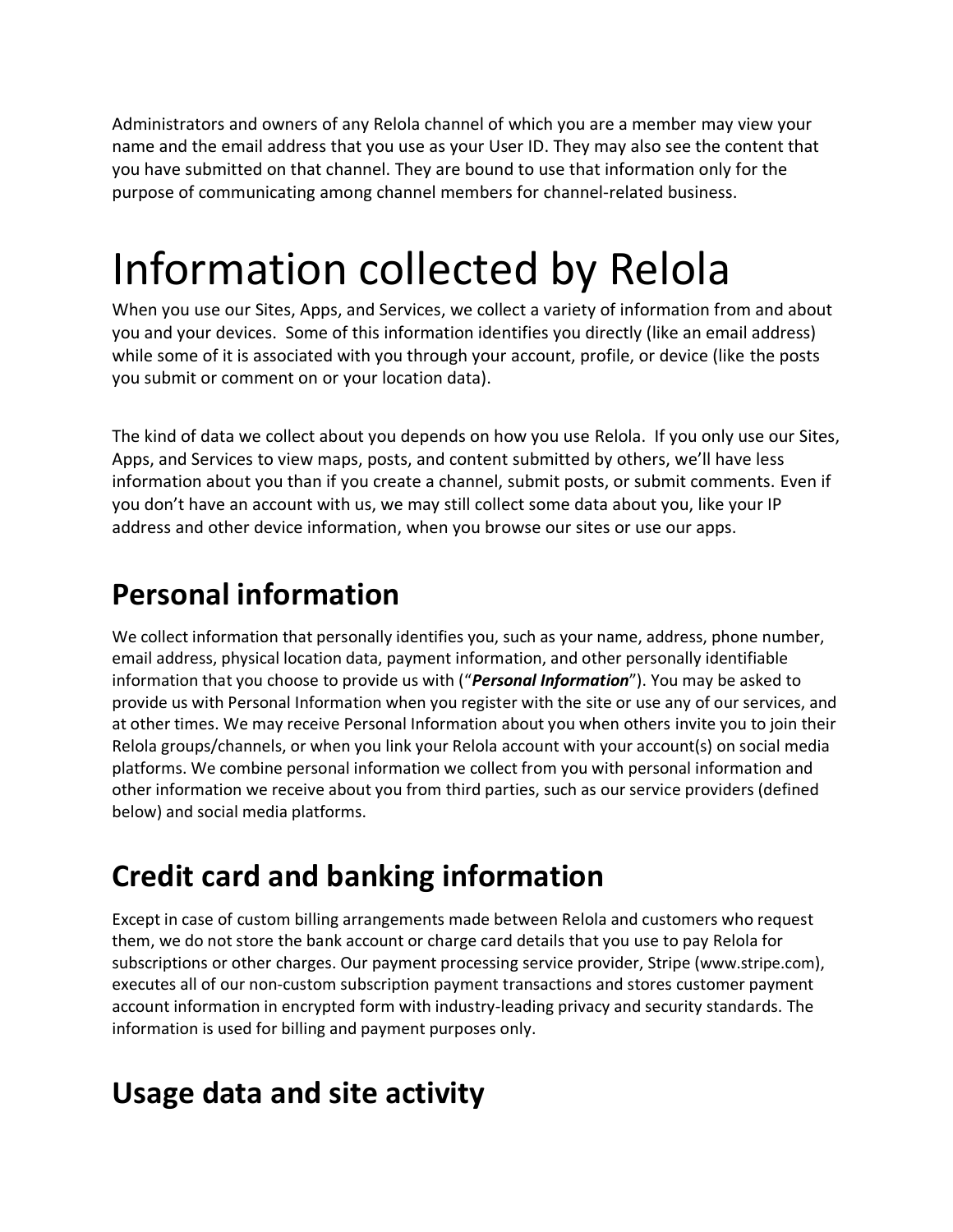We automatically collect information regarding the actions you take on the Sites, Apps, and Services ("*Usage Data*"). For example, each time you use the site we automatically collect the type of web browser you use, your operating system, your IP address, the pages you view, and the time and duration of your visits to the Site. We use this information to help us understand how people use our Sites, Apps, and Services, and to enhance them.

#### **Cookies and anonymous identifiers**

We use cookies (small text files placed on your computer to identify your computer and web browser) and may use anonymous identifiers (random strings of characters used for the same purposes as cookies). We use cookies and other anonymous identifiers to analyze use of and improve the Sites, Apps, and Services; to recognize returning site visitors; and as described in the Advertising and Online Tracking Section of this Privacy Policy. Most web browsers are initially set up to accept cookies. You can reset your web browser to refuse all cookies or to indicate when a cookie is being sent, however, certain features of the Sites, Apps, and Services may not work if you delete or disable cookies. Some of our Service Providers (defined below) may use their own cookies, anonymous identifiers, or other tracking technology in connection with the services they perform on our behalf.

We use Google Analytics on the Sites, Apps, and Services to collect usage data and to analyze how users use the Sites, Apps, and Services. For more information about how to opt out of having your information used by Google Analytics, visit [https://tools.google.com/dlpage/gaoptout/.](https://tools.google.com/dlpage/gaoptout/)

#### **Device information**

Like other mobile apps, we collect data about the device you use with our app. The data we collect include device model and settings, operating system, unique identifiers, and the version of the app you're using. We also collect data about how your device interacts with our services, including IP address, crash reports, and system activity. You can control our collection of such data by adjusting the privacy and security settings on your mobile device.

#### **Location information**

If you enable location services on your mobile device and use the Relola mobile app on that device, Relola collects the location of your device. We use that information to offer locationbased features, like identifying your present position on Relola maps. If you don't want to use these features, you can turn off location services on your device.

We also collect location information for similar purposes from your browser if you enable it. You can disable such access through your browser settings.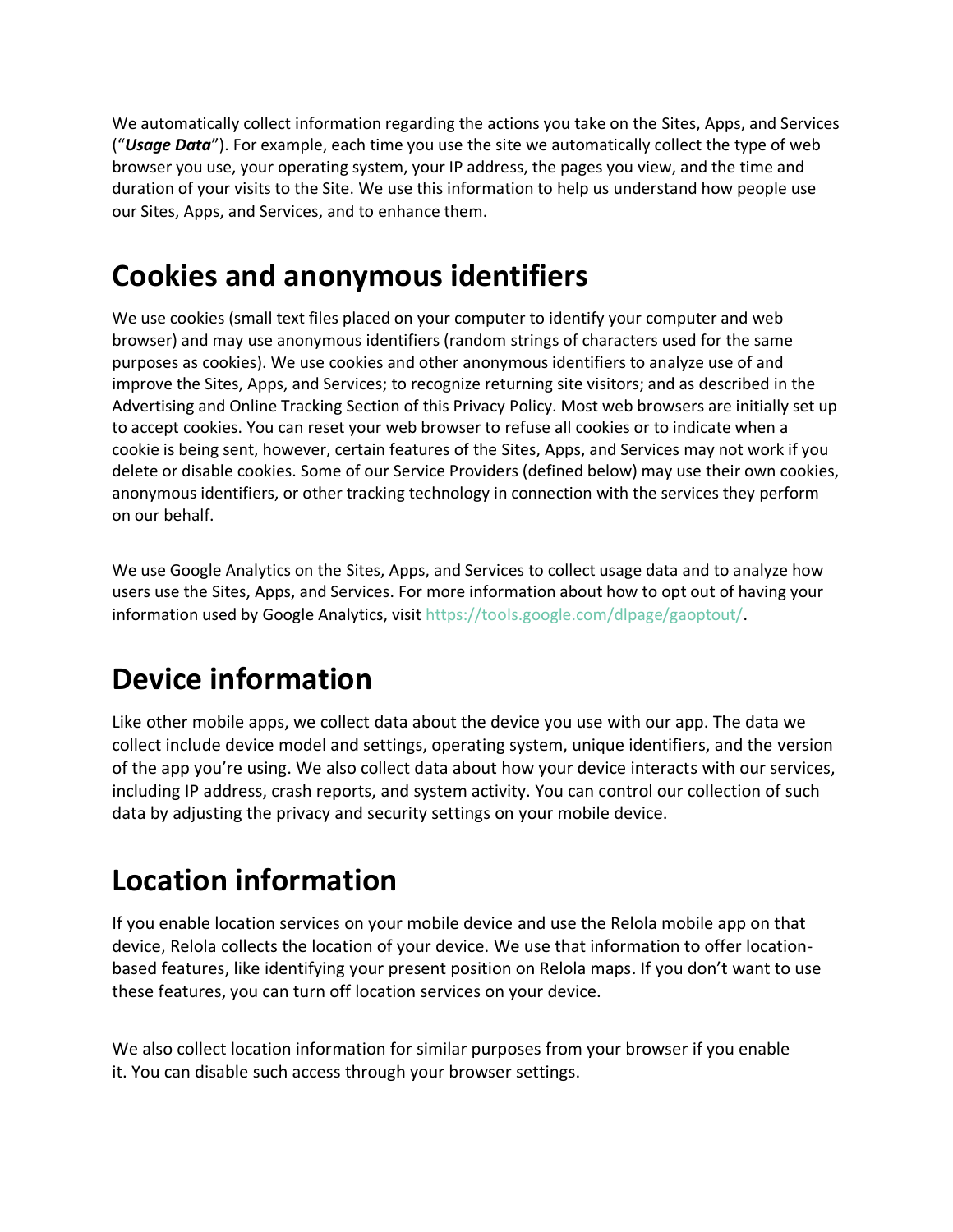### **Social networks**

If you use social media accounts (like Google and Facebook) to log in to Relola, we may access your social media profile information to enable the login to occur. We do not store your social media information for any promotional or advertising purposes. In addition, you can always limit what is shared by managing your social media service settings.

### Why Relola uses your information

#### **Communicating with you and connecting you with others**

We use the contact information you provide us, like your phone number and email address, to communicate with you about our Sites, Apps, and Services. This includes things like responding to comments, questions, and requests you send us; and notifying you of service updates and changes. We may also inform you about our services, offers, promotions, news, and other updates we think may be of interest to you.

#### **Personalizing your experience**

We use the information we collect about you and your activity on our Sites, Apps, and Services to personalize the services we offer. For example, we will show you only those channels that you are a member of or have access to based on your account. We may notify you via email and/or in-application notifications of updates in channels in which you are a member, depending on how your Relola app notification preferences, device notification preferences, and the channel's notification preferences are configured.

#### **Providing and improving our services**

We use your information to provide our services to you. We also use your information to improve our existing services and develop new ones. For example, we track how you use our websites and apps and use that information to troubleshoot issues and make adjustments to improve your experience.

#### **Other uses of your information**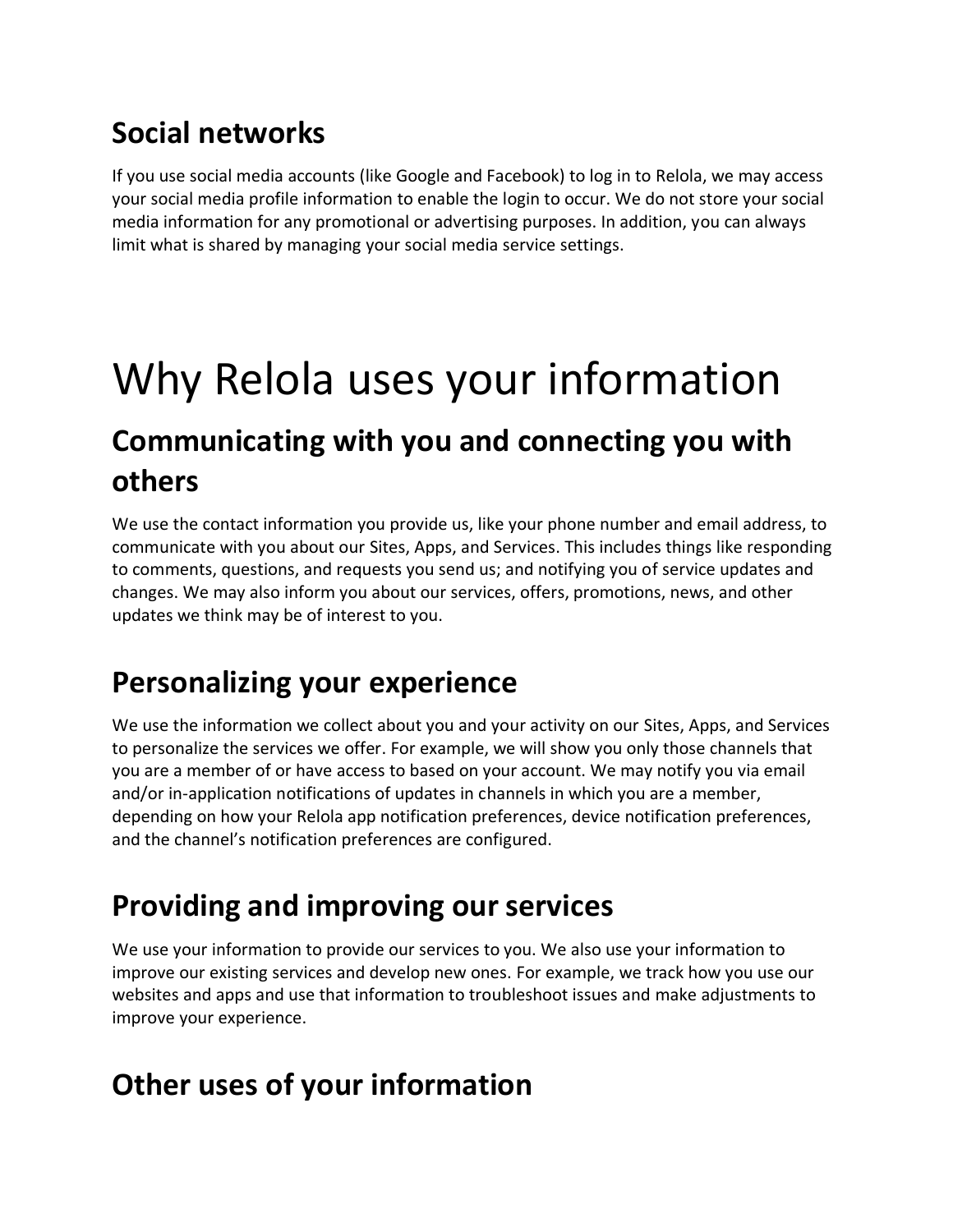We also use your data to detect, investigate, and prevent fraudulent usage and other illegal activities and to protect the rights and property of Relola, its customers, and others.

Occasionally, there may be a reason we'd like to use your information in a way that isn't described here. If that happens, we'll let you know so you can decide whether you're comfortable with it.

We do not sell user data.

## Sharing your information

We understand that sharing information with third parties is a big responsibility. We're committed to sharing information only when needed for a legitimate business or legal purpose, and then only with recipients who will protect it. We do not sell user data.

#### **Information you ask us to share**

We share information when you ask us to share it. For example, if you join a Relola channel, the administrator(s) of that channel can see your name, email address, and the date you joined the channel. If you do not wish to have your information shared as such, do not join Relola channels.

#### **Service providers and business partners**

From time to time, we may establish business relationships with other businesses whom we believe trustworthy and who have confirmed that their privacy practices are consistent with ours ("*Service*  **Providers**"). For example, we may contract with Service Providers to provide data feeds, application hosting and maintenance, data storage and management, and marketing and promotions. We provide our Service Providers with only the information necessary for them to perform these services on our behalf. Each Service Provider must agree to use reasonable security procedures and practices, appropriate to the nature of the information involved, in order to protect your Personal Information from unauthorized access, use, or disclosure. Service Providers are prohibited from using Personal Information other than as specified by us.

#### **Platform customers**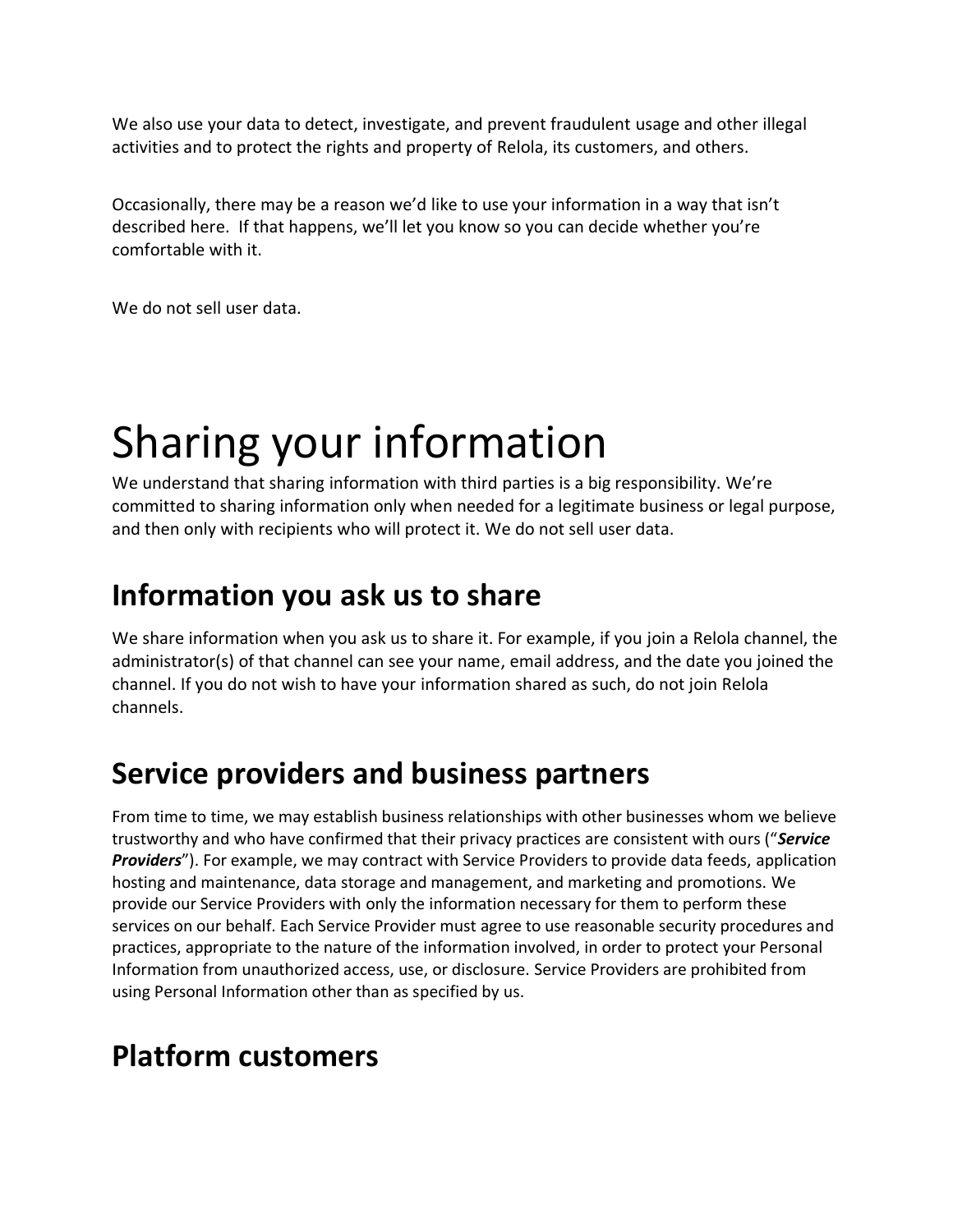Relola licenses its core technology platform to certain customers. Although we cannot control all the systems, applications, services, and usage scenarios that our customers implement with Relola technology, their access to your Relola user data is consistent with all the provisions of this document.

#### **Advertising and Online tracking**

We may allow third-party companies to serve ads and collect certain anonymous information when you visit the Sites, Apps, and Services. These companies may use non-personally identifiable information (e.g. click stream information, web browser type, time and date, subject of advertisements clicked or scrolled over) during your visits to the Sites, Apps, and Services and other websites to provide advertisements about goods and services likely to be of interest to you. These companies typically use a cookie to collect this information. Our systems do not recognize browser "Do Not Track" signals, but several of our Service Providers who utilize these cookies on our Site enable you to opt out of targeted advertising practices. To learn more about these advertising practices or to opt out of this type of advertising, you can visit [www.networkadvertising.org](http://www.networkadvertising.org/) or [www.aboutads.info/choices/.](http://www.aboutads.info/choices/)

#### **Legal and Compliance Transfers**

We cooperate with government and law enforcement officials and private parties to enforce and comply with the law. We may disclose Personal Information and any other information about you to government or law enforcement officials or private parties if, in our discretion, we believe it is necessary or appropriate in order to respond to legal requests (including court orders and subpoenas), to protect the safety, property, or rights of Relola or of any third party, to prevent or stop any illegal, unethical, or legally actionable activity, or to comply with the law.

### **Other transfers**

We may share Personal Information and Usage Data with businesses controlling, controlled by, or under common control with Relola. If Relola is merged, acquired, or sold, or in the event of a transfer of some or all of our assets, we may disclose or transfer Personal Information and Usage Data in connection with such transaction. You will have the opportunity to opt out of any such transfer if, in our discretion, it will result in the handling of your Personal Information in a way that differs materially from this Privacy Policy.

### Privacy tools and choices

**Accessing and deleting your information**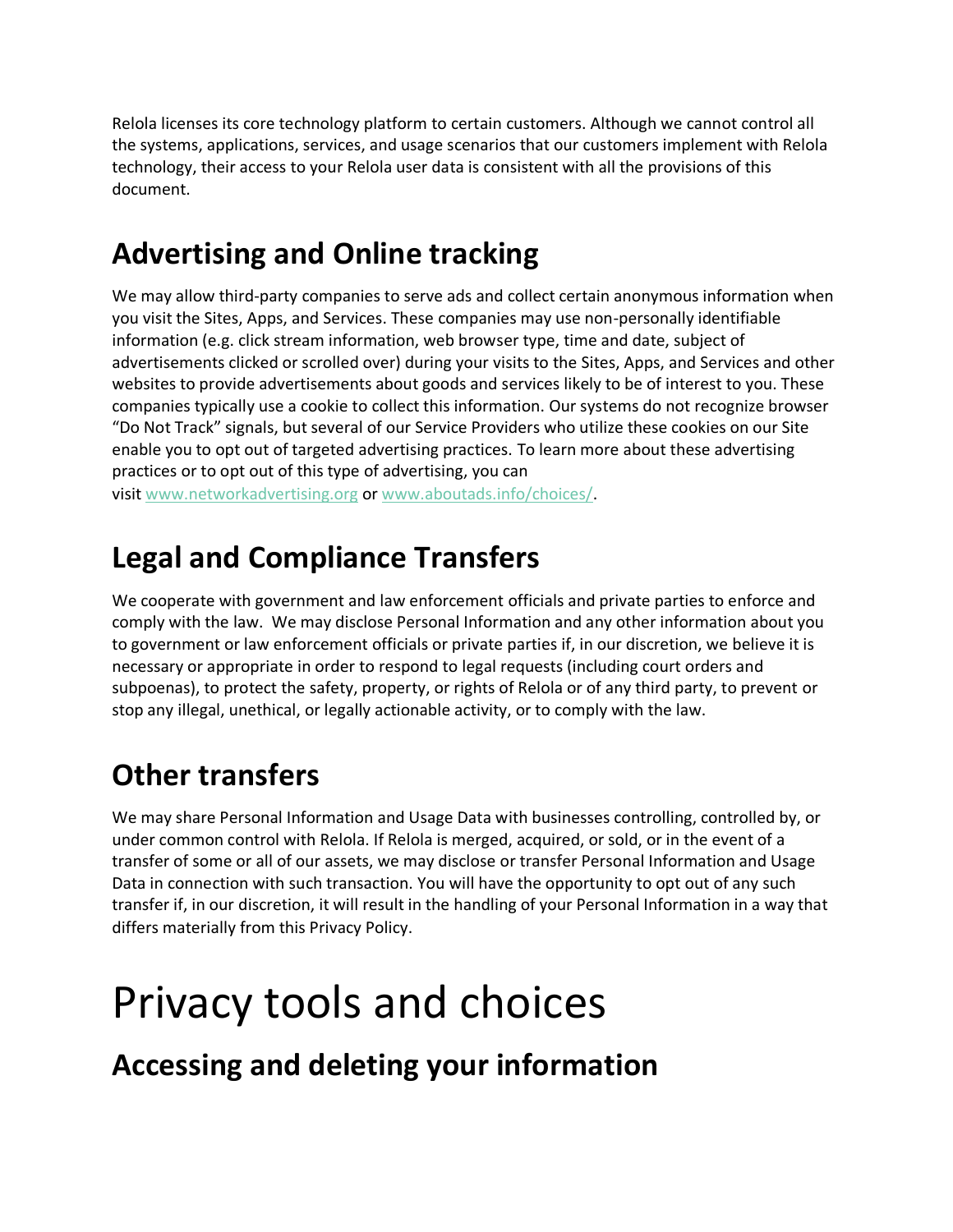If you'd like a copy of the data we've collected about you, please contact us at [support@relola.com,](mailto:support@relola.com) 1-888.481.1269 (toll-free in the United States), 1-510.879.7043 (international calls), or via the "Contact Us" form on the bottom of our home page, [https://home.relola.com/.](https://home.relola.com/) We can also delete all or any subset of your data on your request.

We offer these options for your benefit and we will never discriminate against you for exercising them. But if you choose to delete your data or close your account, we won't be able to offer you services that require us to use your data.

Please note that most of the user generated content that appears on our Sites, Apps, and Services is stored and controlled by third party providers; thus, we may be unable to fully confirm the removal of the data from their servers even if it is no longer visible on our Sites, Apps, and Services.

#### **Advertising network preferences**

Relola may arrange with third-party ad servers, ad network providers, and/or third-party advertisers to provide ad content appearing on our Sites, Apps, and Services. To measure how effective those ads are and to make them more relevant, ad providers may use their own tracking technologies to collect your information. These are used to record users' activity, such as pages visited, and to learn what types of information are of most interest to the users. For more information regarding the choices you have about these technologies (such as opting out), visit the [Network Advertising Initiative,](http://www.networkadvertising.org/) [Digital Advertising Alliance,](http://www.aboutads.info/choices/) [Omniture,](https://www.d1.sc.omtrdc.net/optout.html) and [PrivacyChoice.](http://privacychoice.org/trackerblock)

#### **Managing communications preferences**

#### Email subscriptions

Relola may send you email for a variety of reasons, including marketing. You are welcome to unsubscribe or change your Relola marketing email subscriptions. To do so, click the "Unsubscribe" or "Manage preferences" link at the bottom of any marketing message that we send you.

Note that certain types of email messages that we send are integral to how our products function (for example, user account email address verification messages, password-reset messages, etc.). These kinds of messages (generally called "transactional email") are excluded from the scope of unsubscribe requests and may continue to be sent to you when relevant based on certain functional triggers on our platform, even if you unsubscribe from other Relola distribution lists, unless/until you deactivate your Relola account.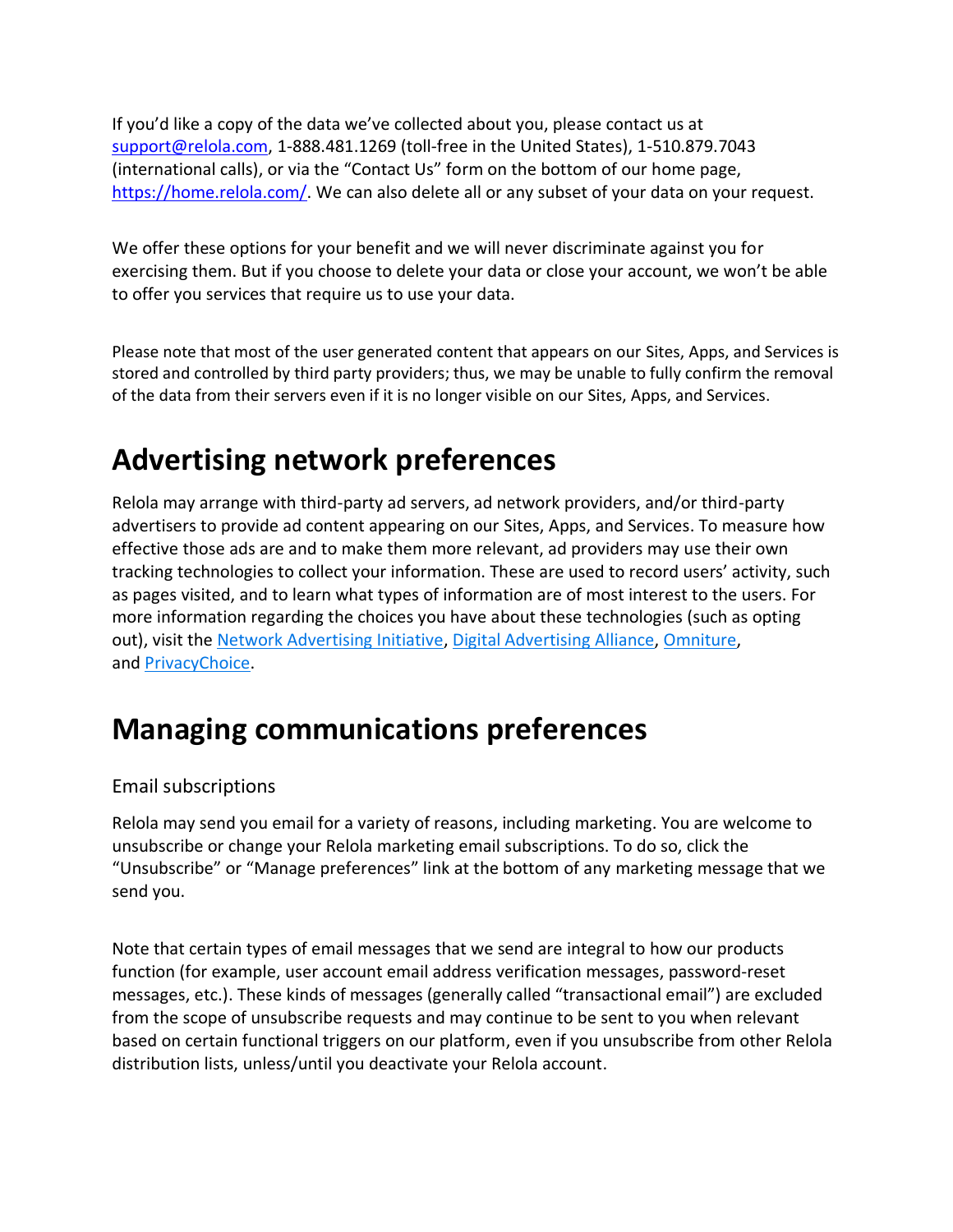# Be careful when you share information with others

Please be aware that whenever you include information in your public profile on the Sites, Apps, and Services, or when you share information in any public area of the Sites, Apps, and Services, that information can be accessed by others. Anyone with access to such information can potentially use it for any purpose. Relola has no means of restricting how third parties use such information.

## Information Security

We understand that no matter how we collect your information, we have a responsibility to protect it. We take that responsibility seriously. We maintain physical, electronic, and procedural safeguards to protect the confidentiality and security of all of the information transmitted to and gathered by us. However, no data transmission over the Internet or other network can be guaranteed to be 100% secure. As a result, while we strive to protect information transmitted on or through the Sites, Apps, and Services, we cannot and do not guarantee the security of any information you transmit on or through the Sites, Apps, and Services, and you do so at your own risk. If we learn of any security or confidentiality breeches related to your data, we'll let you know as soon as we can and try our best to address the issues.

# Third party websites and social media platforms

Our Sites, Apps, and Services may contain links to and from other websites or allow you to share content on third party websites or social media platforms, such as Facebook and Twitter. A link to a third party's website or social media platform does not mean that we endorse it or that we are affiliated with it. We do not exercise control over third party websites or social media platforms; you access such third-party websites and social media platforms at your own risk. You should always read the privacy policy of a third-party website or social media platform before sharing any information on or with them.

# Children's privacy

The Sites, Apps, and Services are intended for users who are 13 years old or older. We do not knowingly collect Personal Information from children under the age of 13. If we become aware that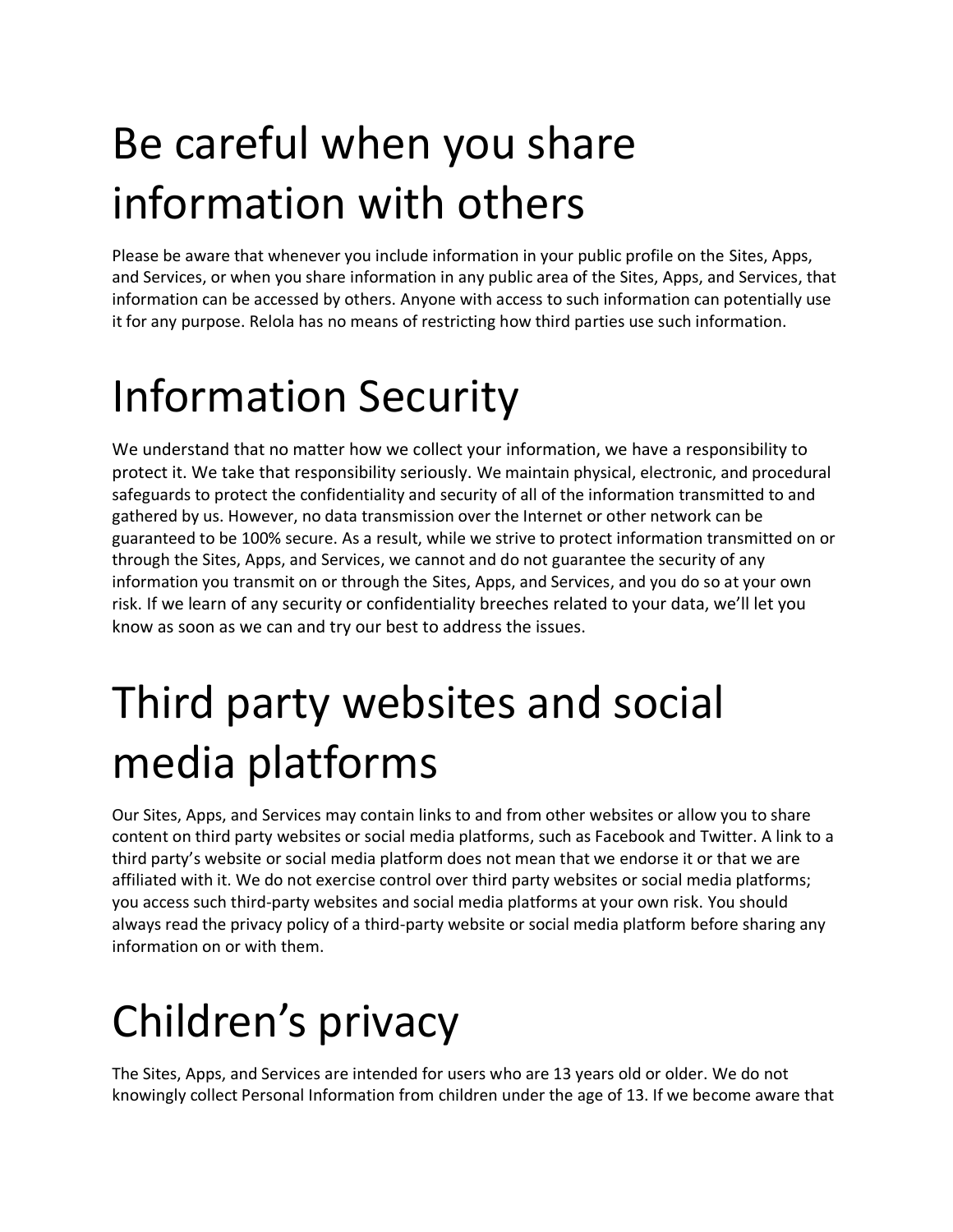we have inadvertently received Personal Information from a child under the age of 13, we will delete such information from our records. Users of any age, or the parents or guardians of minors, may request the removal of their or their children's content or information publicly posted on our Sites, Apps, and Services by contacting us at [support@relola.com,](mailto:support@relola.com) 1-888.481.1269 (toll-free in the United States), 1-510.879.7043 (international calls), or via the "Contact Us" form on the bottom of our home page,<https://home.relola.com/>. Please note that most of the user generated content that appears on our Sites, Apps, and Services is stored by third party providers; thus, we may be unable to fully confirm the removal of the data from their servers even if it is no longer visible on our Sites, Apps, and Services.

### Processing in the United States

Please be aware that your Personal Information and communications may be transferred to and maintained on servers or databases located outside your state, province, or country. Please be advised that we process and store all information in the United States. The laws in the United States may be more or less protective of your privacy than those in other nations. By using the Sites, Apps, and Services, you are agreeing that the collection, use, transfer, and disclosure of your Personal Information and communications will be governed by the applicable laws of the United States.

# Applicability of this policy

This policy applies to every site, app, and service of ours that links to it.

Our Sites, Apps, and Services may link to other companies' websites. Some features may also involve the sharing of your information with third-party websites. These third-party websites may collect information about users on those websites. Relola doesn't control those sites, and this privacy policy does not apply to these external websites and third parties.

## Legal Disclosures

In this section, we've provided some disclosures required under state privacy laws. There shouldn't be anything surprising in this section, and we've tried to explain our privacy practices in plain English throughout the rest of the policy.

Under the California Consumer Privacy Act or CCPA, California residents have certain rights regarding their data, including: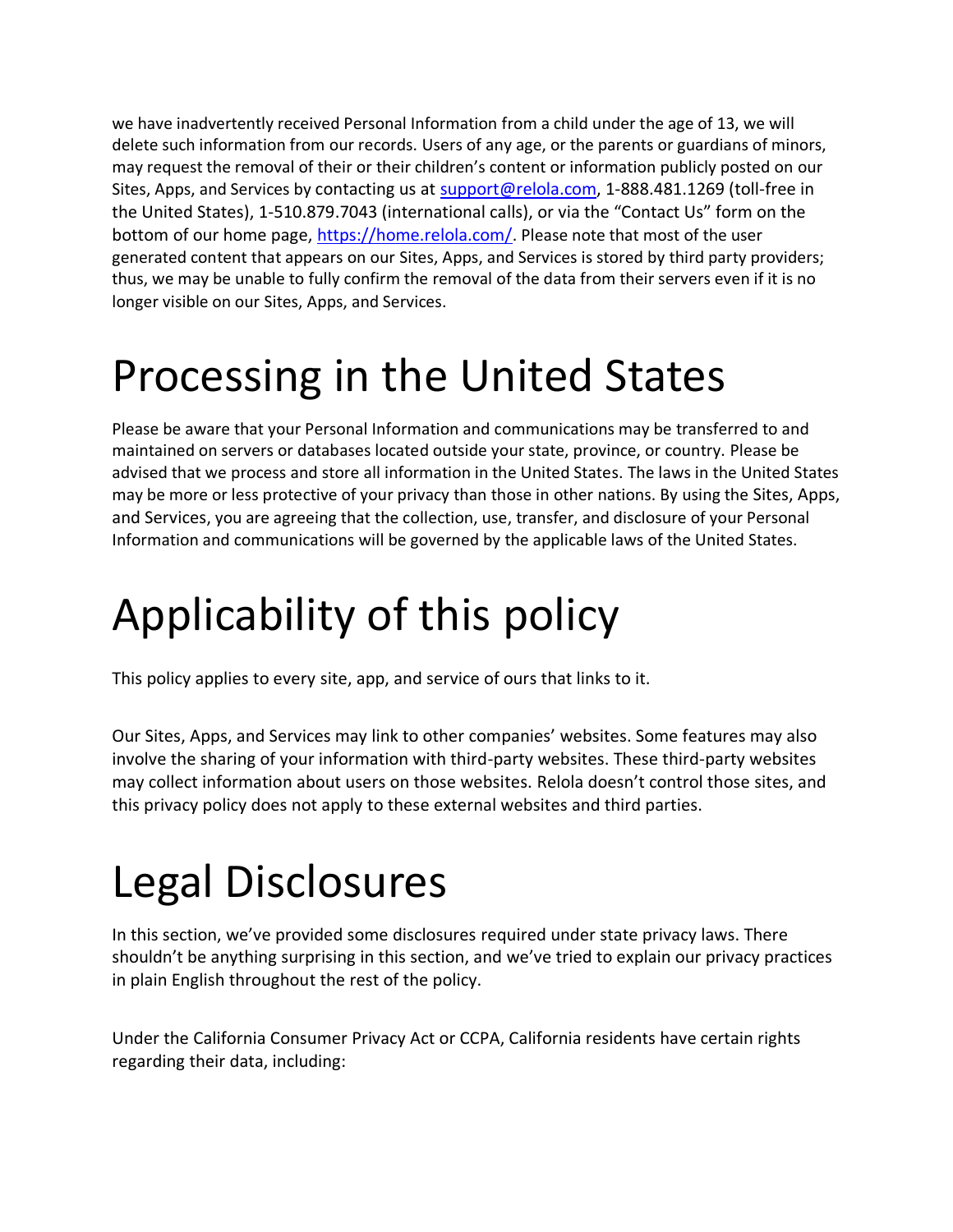- The right to know the categories of personal information we've collected and the categories of sources from which we got the information (see "Information collected by Relola" above, and the chart just below)
- The right to know the business purposes for sharing personal information (see "Why Relola uses your information" above)
- The right to know the categories of third parties with whom we've shared personal information (see "Sharing your information" above)
- The right to access the specific pieces of personal information we've collected and the right to delete your information (see "Privacy tools and choices" above)

California residents also have the right to not be discriminated against if they choose to exercise their privacy rights.

We believe that all our users should enjoy the same rights as those located in California, so this policy and the tools and choices it describes pertain to all Relola users, regardless of their location.

#### **Categories of Personal Information under the California Consumer Privacy Act**

| <b>Category and sources of</b><br><b>Information</b>                                                                                                                   | How we use it                                                                                                                                                                   | <b>Types of individuals</b><br>affected                                | How we share it                                  |
|------------------------------------------------------------------------------------------------------------------------------------------------------------------------|---------------------------------------------------------------------------------------------------------------------------------------------------------------------------------|------------------------------------------------------------------------|--------------------------------------------------|
| <b>Identifiers</b><br>We collect this information<br>lfrom our users and<br>customers. We also<br>generate identifiers<br>internally.                                  | To enable use of our<br>Sites, Apps, and<br>Services; to<br>communicate with you;<br>to understand how our<br>users interact with our<br>sites; and to improve<br>our offerings | People who use our sites<br>land services or create a<br>luser account | We share this data with our<br>service providers |
| Personal information<br>under <i>California Civil Code</i> To enable use of our<br>section 1798.80<br>We collect this information<br>lfrom our users and<br>customers. | Sites, Apps, and<br>Services; to<br>to understand how our<br>users interact with our<br>sites; and to improve<br>our offerings                                                  | communicate with you; People who create a user<br>account              | We share this data with our<br>service providers |
| <b>Protected classifications</b>                                                                                                                                       | We don't collect such<br>data                                                                                                                                                   | None                                                                   | None                                             |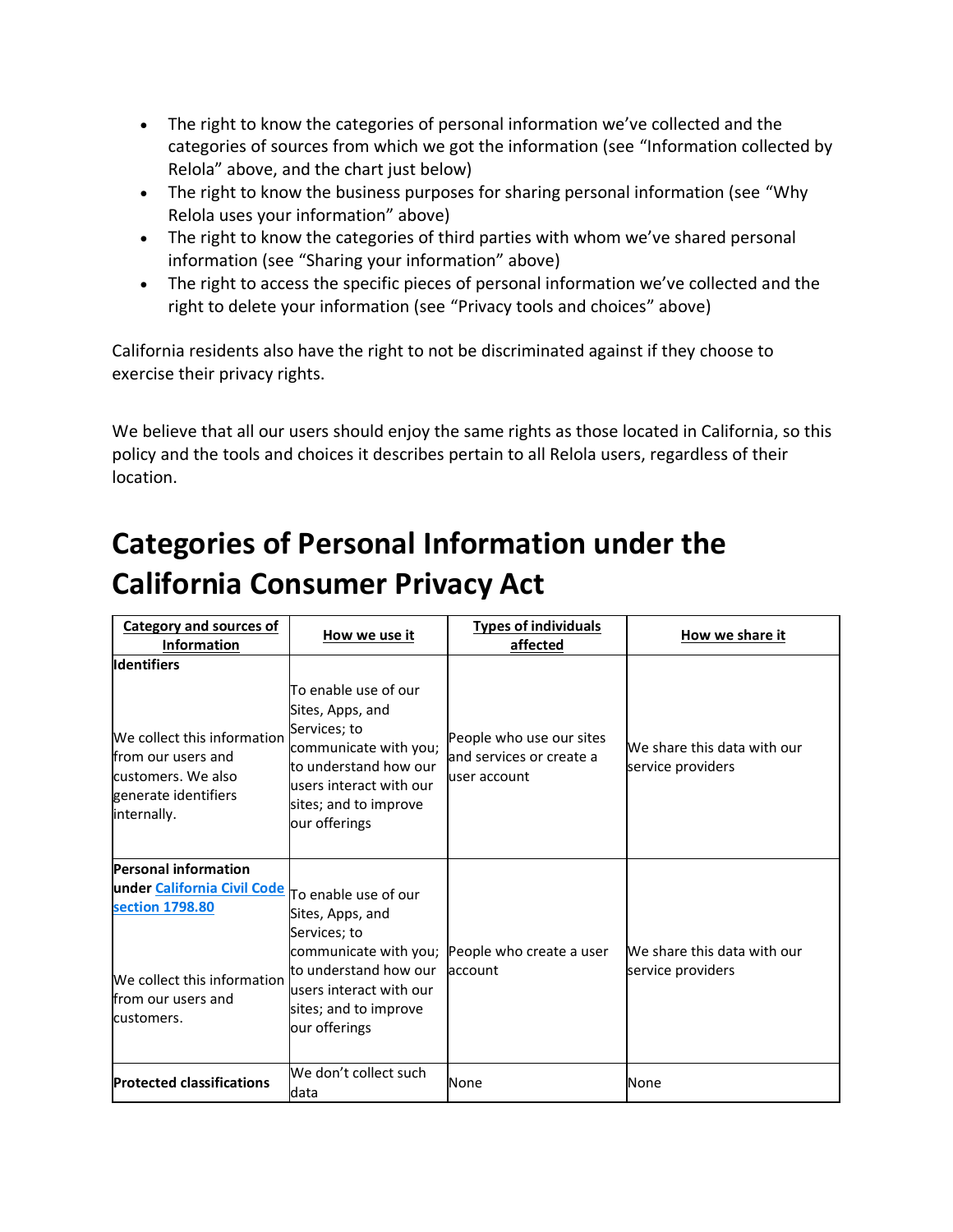| Commercial information                                                                                                                                                                                                |                                                                                                                                                                                                        |                                                                                                                                                                                     |                                                                                                                                                                                      |
|-----------------------------------------------------------------------------------------------------------------------------------------------------------------------------------------------------------------------|--------------------------------------------------------------------------------------------------------------------------------------------------------------------------------------------------------|-------------------------------------------------------------------------------------------------------------------------------------------------------------------------------------|--------------------------------------------------------------------------------------------------------------------------------------------------------------------------------------|
| We collect this information you subscribe to our<br>from our customers, and<br>generate it internally<br>during transactions with<br>our customers                                                                    | To transact with you if<br>services                                                                                                                                                                    | People and businesses who<br>subscribe to our services,<br>purchase advertising, or<br>sponsor our channels                                                                         | We share this data with our<br>service providers and with<br>business partners, including<br>those to whom you instruct us to<br>send this information                               |
| <b>Biometric information</b>                                                                                                                                                                                          | We don't collect such<br>data                                                                                                                                                                          | None                                                                                                                                                                                | None                                                                                                                                                                                 |
| <b>Electronic network activity</b><br>information<br>We collect this information<br>from our users and<br>customers                                                                                                   | To enable use of our<br>Sites, Apps, and<br>Services; to<br>communicate with you;<br>to understand how our<br>users interact with our<br>Sites, Apps, and<br>Services; and to improve<br>our offerings | People who use our Sites,<br>Apps, and Services                                                                                                                                     | We share this data with our<br>service providers and with<br>business partners, including<br>those to whom you instruct us to<br>send this information                               |
| <b>Geolocation data</b><br>We collect this information<br>from our users and<br>customers                                                                                                                             | To enable use of our<br>Sites, Apps, and<br>Services; to understand<br>how our users interact<br>with our sites; and to<br>improve our offerings                                                       | People who use our sites or<br>mobile applications and<br>allow us to collect their<br>location data, or who<br>submit Relola user<br>generated content<br>containing location data | We share this data with our<br>service providers and the<br>administrators and owners of<br>Relola channels that have "Asset<br>Tracking" or "Geo-Fencing"<br>features turned on     |
| Audio, video, and<br>photographic information<br>We collect this information generated content<br>lfrom our users and<br>customers                                                                                    | To display user-                                                                                                                                                                                       | People who submit such<br>content on our Sites, Apps,<br>and Services                                                                                                               | We share this data with our<br>service providers and display it to<br>anyone who has access to view<br>the Relola channel(s) to which<br>the user generated content was<br>submitted |
| <b>Professional or</b><br>employment-related<br>information<br>We collect this information<br>lfrom our<br>commercial/business<br>customers if they think it's<br>relevant to provide or<br>necessary in building the | To provide services our<br>business customers<br>requested                                                                                                                                             | People who use our Sites,<br>Apps, and Services as<br>employees of<br>business/commercial<br>customers of Relola                                                                    | We share this data with our<br>service providers                                                                                                                                     |